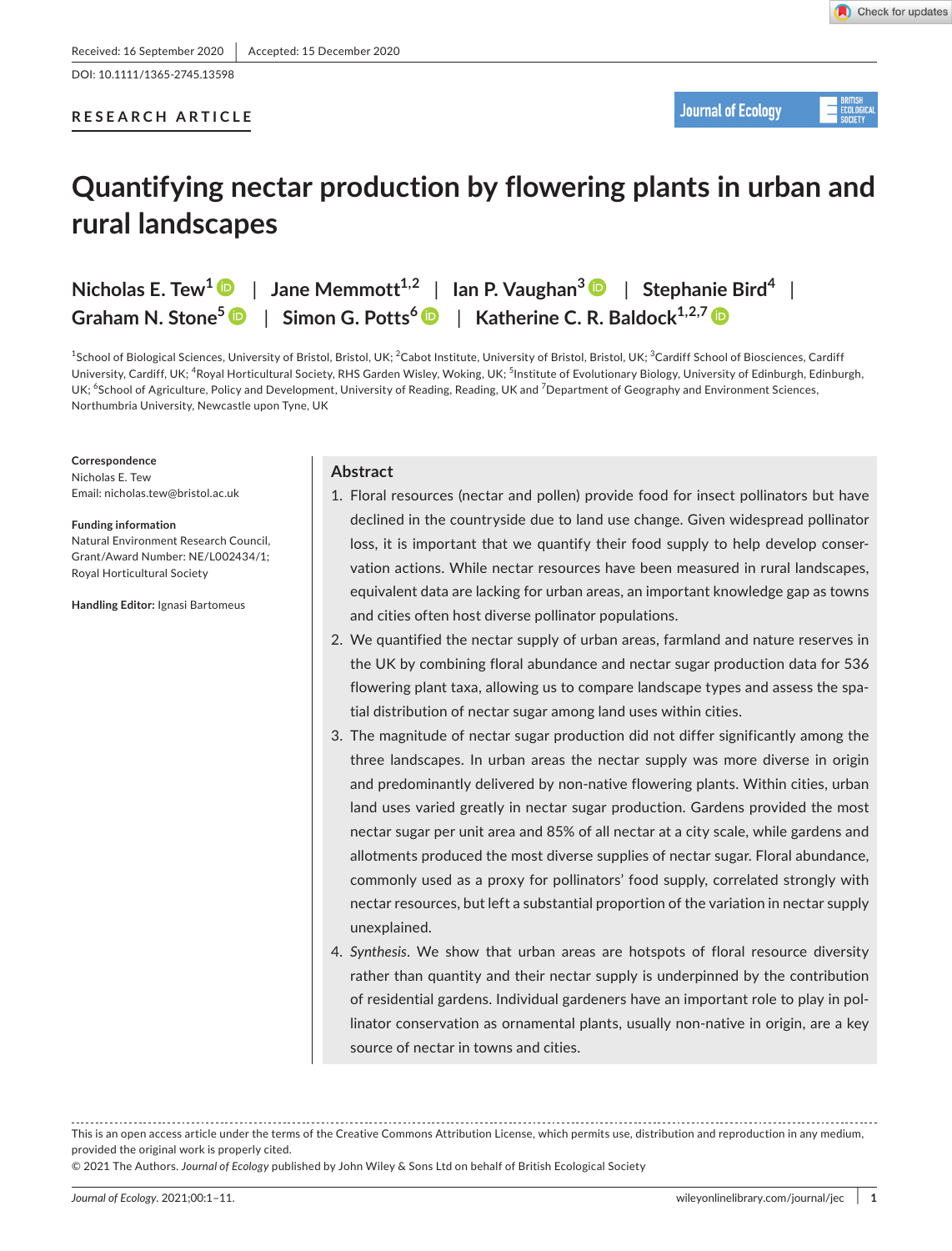#### **KEYWORDS**

floral resources, gardens, landscape ecology, multi-trophic interactions, nectar, pollinator conservation, pollinators, urban ecology

## **1** | **INTRODUCTION**

Large-scale changes to land use and management intensity have resulted in the landscape-level depletion of floral resources, which provide food for insect pollinators (Baude et al., 2016; Carvell et al., 2006). A reduction in both the quantity and diversity of floral resources (nectar and pollen) is a major factor contributing towards the declines pollinators are experiencing, particularly in Europe and North America (Goulson et al., 2015; Roulston & Goodell, 2011). Given the key role pollinators play in the functioning of terrestrial ecosystems and their contribution to agricultural productivity (Klein et al., 2007; Ollerton et al., 2011), there is a need to quantify their food supply across entire landscapes.

Nectar supply has been quantified in some rural landscapes (Baude et al., 2016; Flo et al., 2018; Timberlake et al., 2019), but equivalent data for urban settings are lacking (but see Hicks et al., 2016 for nectar and pollen resources in urban flower meadows). This is an important knowledge gap because towns and cities are highly modified environments which are expanding rapidly world-wide (Grimm et al., 2008; Seto et al., 2012). Although urbanisation is regarded as a major threat to biodiversity (Chace & Walsh, 2006; McKinney, 2008; Seto et al., 2012), insect pollinators, particularly bees, can show a surprising degree of tolerance towards urban habitats (Baldock, 2020; Hall et al., 2017; Wenzel et al., 2020). For example, studies in the UK and Germany have found a higher species richness of bees in urban sites compared with surrounding farmland (Baldock et al., 2015; Theodorou et al., 2017, 2020), although contrasting patterns are also reported (e.g. Ahrné et al., 2009; Bates et al., 2011; Lagucki et al., 2017), probably a result of variation in urbanisation and management intensity at the study sites (Wenzel et al., 2020). The comparative success of bees in urban areas is likely to be influenced by the availability of flower-rich green spaces, such as parks and gardens (Baldock et al., 2019; Hülsmann et al., 2015), which can be important sources of nectar and pollen. This is further supported by experiments which recorded bumblebee colonies growing larger in urban and suburban habitats versus agricultural areas (Goulson et al., 2002; Samuelson et al., 2018; but see Milano et al., 2019 for a counter example).

The aim of this study is, for the first time, to quantify the nectar supply of entire urban landscapes, thereby allowing direct comparisons with rural areas, and to investigate the spatial distribution of nectar sugar within cities. Flower counts are typically used as a proxy for nectar and pollen resources (e.g. Baldock et al., 2019; Lowenstein et al., 2018; Matteson et al., 2013, but see Baude et al., 2016; Hicks et al., 2016; Timberlake et al., 2019 for exceptions), with the implicit assumption that each flower provides a similar quantity of food for foraging pollinators. However, this is a major simplification as the amount of nectar and pollen provided by individual flowers of different plant taxa can vary over orders of magnitude (Baude et al., 2016; Hicks et al., 2016). Counts may also provide an especially poor proxy for resource production in urban areas as there is a high proportion of ornamental plants, selectively bred for floral traits that are attractive to people rather than insects, which may provide less nectar and/or pollen (Corbet et al., 2001). Here we combine flower counts with empirical values of nectar sugar production to quantify the nectar supply in urban areas.

Specifically, we asked two questions: (1) How does the nectar supply differ between urban, farmland and nature reserve landscapes? Baldock et al. (2015) reported that pollinator abundance and richness were comparable among these three landscapes, but we do not know how they differ in floral resources. (2) How does the nectar supply differ among the separate land uses that comprise urban landscapes? Towns and cities are heterogeneous patchworks of distinct land uses that differ markedly in their value for insect pollinators (Baldock et al., 2019) and so it is important to understand their relative contributions to landscape-level nectar supply. We also examined the relationship between floral abundance and nectar sugar production to assess the strengths and weaknesses of using flower counts as a proxy for nectar resources.

## **2** | **MATERIALS AND METHODS**

To quantify the nectar supply of urban and rural landscapes we combined data on floral abundance with nectar sugar production values (Supporting Information S1). Floral abundance was measured in UK urban and rural areas by Baldock et al. (2015, 2019), and nectar production by Baude et al. (2016), Hicks et al. (2016) and Timberlake et al. (2019) or in this study. Most published nectar sugar values correspond to UK native species, but urban landscapes contain a high proportion of non-native plants (Baldock et al., 2019; Loram et al., 2008). Consequently, we focused our field sampling on the wide variety of non-native species recorded in UK towns and cities.

## **2.1** | **Floral abundance data**

To compare the nectar supply between urban, farmland and nature reserve landscapes (question 1) we used floral abundance data previously collected at 36 sites across the UK (Baldock et al., 2015). A representative site was chosen for each of the three landscape types in and around 12 towns and cities. Landscapes comprised a variety of habitats, which were sampled in proportion to their abundance at each site. Thus, urban areas included residential land (containing gardens), allotments, buildings, hard surfaces, public greenspace and woodland; farmland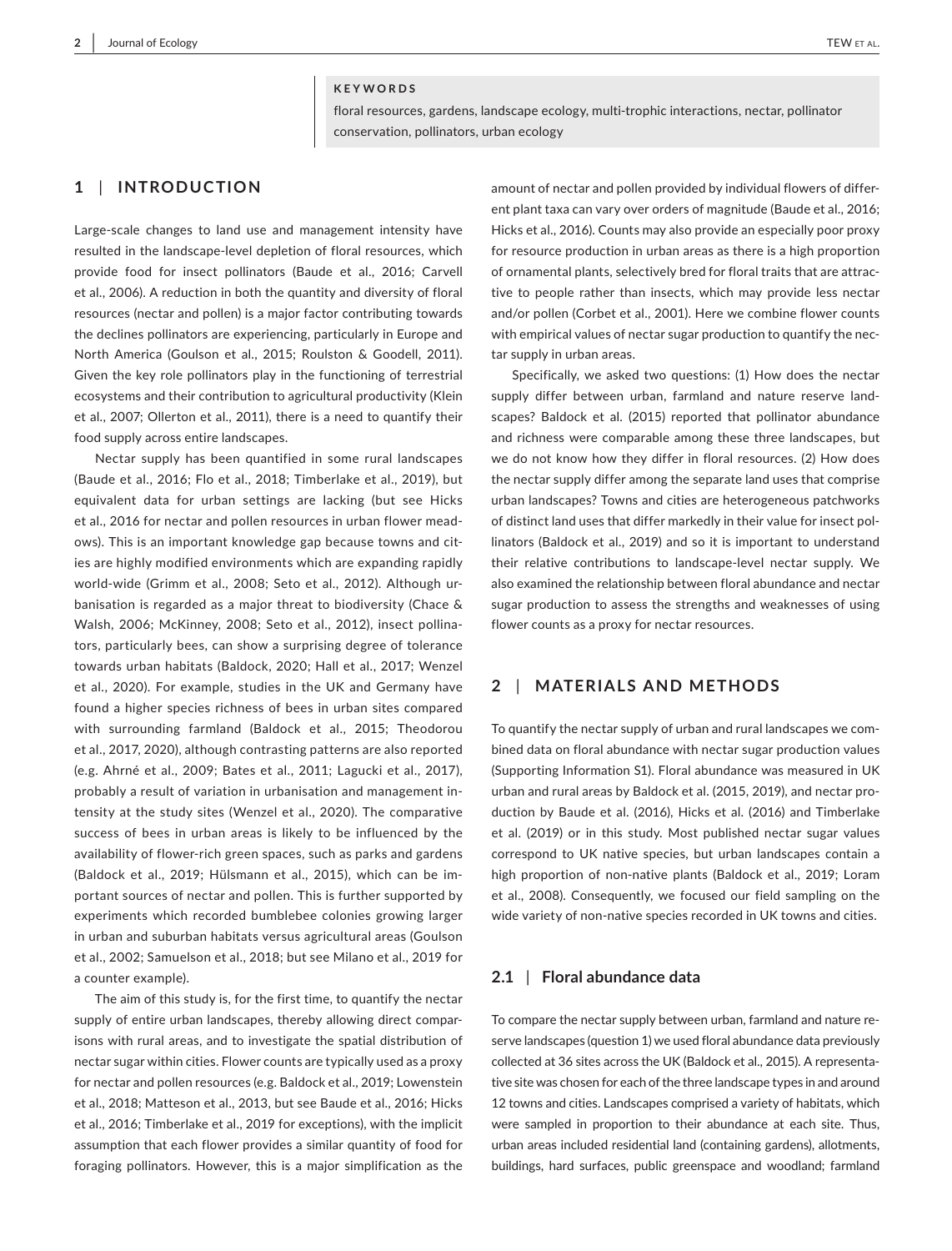comprised arable fields, pasture, waste ground, field margins, hedgerows and woodland; nature reserves included woodland, grassland, heathland and wetland. To compare nectar supply among urban land uses (question 2) we used floral abundance data previously collected at 360 sites in four UK cities (Baldock et al., 2019). Cities were divided into ten geographic regions and within each region nine land uses were surveyed: allotments, cemeteries, gardens, manmade surfaces (e.g. car parks and industrial estates), nature reserves, other greenspaces (e.g. amenity grassland), parks, pavements and road verges.

Floral abundance data were collected by systematically sampling along transects and counting the number of floral units (defined as a single flower or collection of flowers following Baldock et al., 2015; Supporting Information S2) for each plant taxon. For the landscape comparison (question 1) floral abundance data were gathered across 100 quadrats (totalling 25  $m^2$ ) per site and each site was sampled on four separate occasions between 30 May and 19 September 2011. For the urban land use comparison (question 2) floral abundance data were gathered across 25 quadrats (totalling 25 m $^2$ ) per site and each site was sampled on three separate occasions between 15 April and 26 September (twice between 14 May and 26 September 2012 and once between 15 April and 5 September 2013). Baldock et al. (2015) recorded 206 plant taxa across urban, farmland and nature reserve sites and Baldock et al. (2019) recorded 501 plant taxa across sites in nine urban land uses. In total, 536 plant taxa were recorded in the two studies, with 171 taxa present in both.

## **2.2** | **Nectar sugar production data**

Each of the 536 plant taxa was assigned a daily nectar sugar production value (mass of sugars produced per floral unit per 24 hr; Supporting Information S3) derived either from empirical values reported in the published literature (230 taxa: Baude et al., 2016; Hicks et al., 2016; Timberlake et al., 2019), measurements made in the field in this study (192 taxa) or predictive modelling where empirical values could not be obtained (114 taxa).

We measured nectar sugar production for 192 of the 536 taxa in the field in March–October 2018 and February–April 2019 using the same methods as Baude et al. (2016), Hicks et al. (2016) and Timberlake et al. (2019), ensuring our values were comparable to those obtained from the published literature. Sampling locations included public and residential gardens, allotments, garden centres and public flower borders in the South of England (Supporting Information S4). Where possible, each taxon was sampled at two or three locations on different days to account for variation due to site, weather and plant variety (following Baude et al., 2016; Supporting Information S5). Pollinators were excluded from flowers to be sampled by mesh bags (pore size 1.4 mm  $\times$  1.7 mm) for 24  $\pm$  2 hr, providing a measure of nectar accumulation over a 1-day period. Nectar was then extracted by one of two methods. Where possible, we removed nectar directly using glass microcapillaries (0.5, 1, 5, 10 and 20 μl Minicaps, Hirshmann). Alternatively, where the direct uptake of nectar was not possible as the quantity was too small or viscous, we rinsed nectaries with

0.5–10 μl of distilled water, added with a pipette. Sugar residues were left to dissolve for 1 min before the solution was removed using microcapillaries and the process repeated one further time. The concentration of the solution (*C*; g of sugars per 100 g solution) was measured using a handheld refractometer modified for small volumes (Eclipse, Bellingham and Stanley). The total mass of sugar produced (*s*; μg of sugars per 24 hr) was calculated with the formula *s = 10dvC*, where *v* is the volume collected (μl) and *d* is the density of a sucrose solution at concentration *C* and obtained by the formula  $d = 0.0037921C + 0.00$ 00178*C*<sup>2</sup> + 0.9988603 (Corbet et al., 2001).

Floral abundance data were obtained by Baldock et al. (2015, 2019) by counting floral units rather than flowers. Where the floral unit was a collection of flowers (145 taxa), nectar sugar production was scaled from flower to floral unit level by multiplying by the mean number of open flowers per floral unit. Counts of flowers per floral unit were either collected in the field in this study, obtained from Baude et al. (unpublished data) or in four cases, the floral units were counted in photographs. Nectar sugar values for Asteraceae in Hicks et al. (2016) were already given at the floral unit scale.

For the 114 taxa which lacked published empirical nectar sugar values, and which could not be found for sampling in the field, we estimated nectar sugar production by predictive modelling. Variation in nectar sugar production per floral unit for the empirically measured taxa was analysed using a linear model, which contained plant family, floral unit type, flower shape and floral unit size as explanatory variables (see Supporting Information S6 for a description of the traits and Baude et al., (2016) for a similar modelling approach). The estimates from this model ( $N = 326$ ;  $R_{\text{adj}}^2 = 0.577$ ) were subsequently used to predict the nectar sugar production values of the plant taxa for which no empirical data were available (see Supporting Information S7 for a validation of our approach). For the landscape comparison (question 1), modelled taxa contributed 3.9% of floral units and 1.1% of nectar sugar and for the urban land use comparison (question 2), 4.9% of floral units and 1.0% of nectar sugar. Results of subsequent statistical analyses were unchanged if modelled taxa were excluded.

Finally, total nectar sugar production for the area of land sampled at each site (i.e. all quadrats combined) was calculated by multiplying the floral abundance of each taxon by its corresponding value of daily nectar sugar production at the floral unit level. Although each site was sampled on four (question 1) or three (question 2) separate occasions to collect floral abundance data, there was insufficient resolution in the dataset to investigate temporal trends in nectar supply. As a result, we pooled estimated nectar sugar production across all sampling visits to a site and divided by the number of visits to report the average daily nectar sugar production per site during the periods May–September (question 1) or April–September (question 2).

## **2.3** | **Data analysis**

All analyses were performed using R v.3.5.1 (R Core Team, 2018). Linear mixed models (LMMs) were fitted using  $R$  package  $LME4$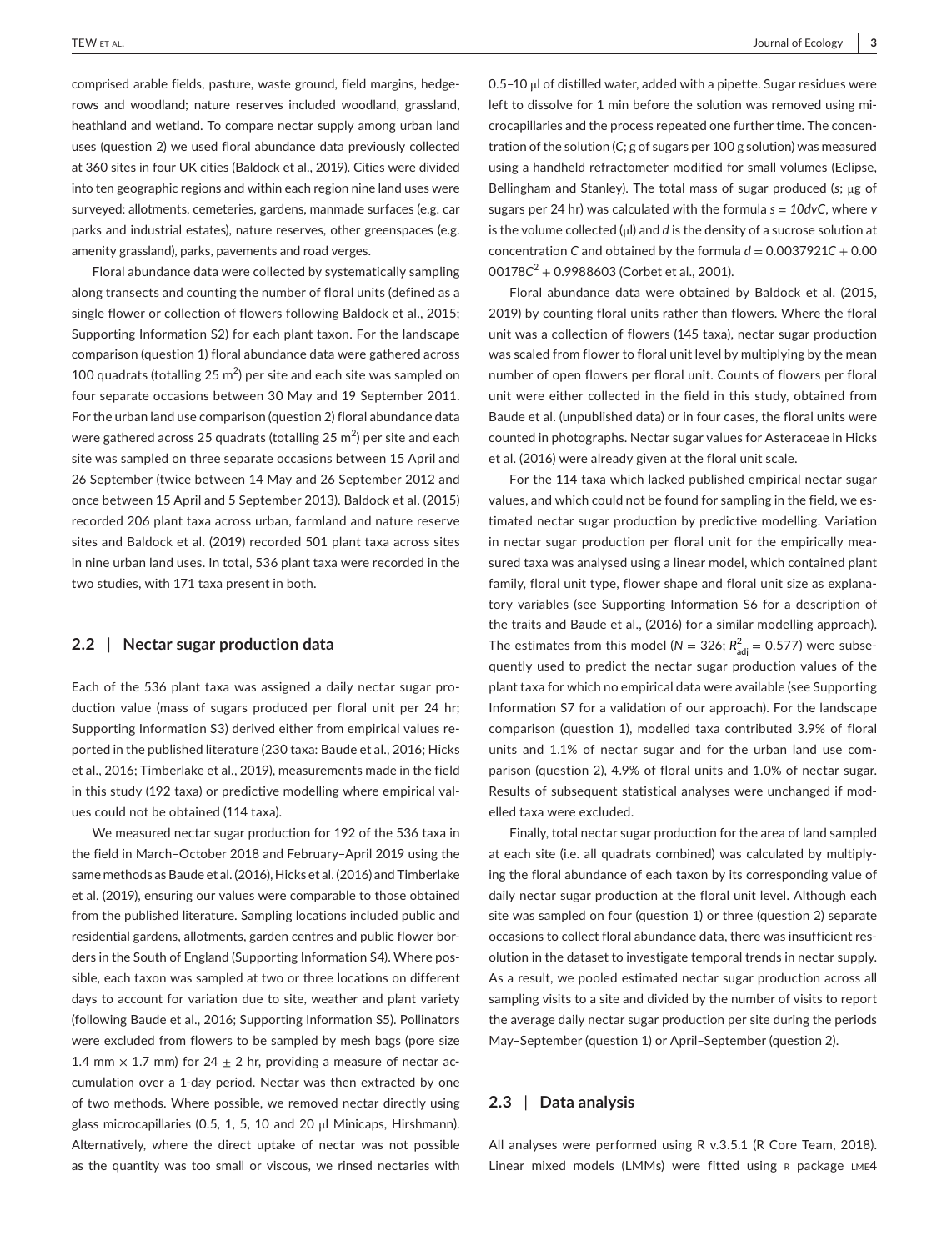(Bates et al., 2015) and diagnostic plots were inspected to validate all models against assumptions of heteroscedasticity and normality of the residuals. P-values for dependent variables were obtained from likelihood ratio tests (R function 'drop1') and pair-wise differences were calculated using post-hoc Tukey's tests (R function 'glht') from R package MULTCOMP (Hothorn et al., 2008). Following Baldock et al. (2015), native status was determined using PLANTATT (Hill et al., 2004), with non-native taxa including both archeophytes and neophytes.

# 2.3.1 | Question 1: How does the nectar supply differ between urban, farmland and nature reserve landscapes?

To compare the quantity of nectar sugar produced between urban, farmland and nature reserve landscapes we analysed  $log_{10}(x + 1)$ nectar sugar production per sampling site using an LMM containing landscape type as a fixed effect and national region (four regions of the UK) as a random effect to account for any geographic bias in nectar sugar production across the country. We additionally conducted this analysis separately for nectar sugar derived from native and non-native plant taxa. To investigate the strength of the correlation between floral abundance and nectar sugar production we analysed  $log<sub>10</sub>(x + 1)$  nectar sugar production per sampling site using a linear model (LM) containing  $log_{10}(x)$  floral abundance (number of floral units) as the only dependent variable. To compare the diversity of nectar sources between urban, farmland and nature reserve landscapes we calculated a Shannon diversity index for each sampling site from <sup>r</sup> package vegan (Oksanen et al., 2019) following Baude et al. (2016). The nectar source diversity index (*H*′) was calculated as follows:

$$
H' = -\sum_{i=1}^S p_i \times \ln(p_i),
$$

where *pi* is the proportional contribution of plant species *i* to nectar sugar production per sampling site and *S* is the total number of plant species per sampling site. Nectar source diversity was analysed using an LMM with the same fixed and random effects as for nectar sugar quantity. Conclusions were unchanged if a Simpson diversity index was calculated instead.

# 2.3.2 | Question 2: How does the nectar supply differ among urban land uses?

To compare the quantity of nectar sugar produced among urban land uses we analysed  $log_{10}(x + 1)$  nectar sugar production per sampling site using an LMM containing land use and city as fixed effects and city region (40 regions, with 10 in each city) as a random effect to account for any geographic bias (e.g. spatial autocorrelation) in nectar sugar production within cities. We additionally conducted this analysis separately for nectar sugar derived from

native and non-native plant taxa. To estimate each land use's contribution to overall nectar supply at a city scale we multiplied its median site-level nectar sugar production value (an average of sites across all four cities) by the proportion of each city that it comprises by area, with unsurveyed land uses including buildings and roads assigned a nectar production value of zero. To investigate the strength of the correlation between floral abundance and nectar sugar production we used the same approach as above (Section 2.3.1). To compare the diversity of nectar sources among urban land uses, we calculated the diversity index as above (Section 2.3.1) and analysed it using an LMM with the same fixed and random effects as for nectar sugar quantity.

## **3** | **RESULTS**

# **3.1** | **Question 1: How does the nectar supply differ between urban, farmland and nature reserve landscapes?**

The quantity of nectar sugar did not differ significantly among the three landscape types (LMM:  $\chi^2$  = 1.01; *p* = 0.60; Figure 1A), but there were differences in the composition of the plant communities underpinning nectar supply (Figure 2; Supporting Information S8). Nectar sugar production by native taxa did not differ significantly among the three landscape types (Figure 1B), but urban and farmland sites produced significantly more nectar sugar from non-native taxa than nature reserves (Figure 1C; Supporting Information S9) and overall, non-natives comprised 65.6% of the nectar supply in urban sites, 30.0% in farmland and 0.9% in nature reserves. Nectar sugar production varied greatly among sampled sites, spanning the range 58 µg m<sup>-2</sup> day<sup>-1</sup> (a broadleaved woodland nature reserve with few flowers recorded) to 102 698 µg m−2 day−1 (a heathland nature reserve dominated by *Calluna vulgaris*). The diversity of nectar sources differed significantly among the three landscapes (LMM:  $\chi^2 = 12.96$ ,  $p = 0.002$ ), with urban sites producing nectar sugar from a significantly more diverse set of plant taxa than both farmland and nature reserves (Figure 1D; Supporting Information S9). There was a significant positive correlation between the quantity of nectar sugar produced and the number of floral units per site (LM:  $F = 30.03$ ;  $R^2 = 0.469$ ;  $p < 0.001$ ; Supporting Information S10), with floral abundance explaining 46.9% of the variation in nectar sugar production among sites.

## **3.2** | **Question 2: How does the nectar supply differ among urban land uses?**

The quantity of nectar sugar differed significantly among the nine urban land uses (LMM:  $\chi^2 = 269.72$ ;  $p < 0.001$ ; Supporting Information S9), but not among the four cities (LMM:  $\chi^2 = 0.38$ ;  $p = 0.95$ ). Gardens produced significantly more nectar sugar than all other land uses except for allotments, while pavements and manmade surfaces produced significantly less nectar than all other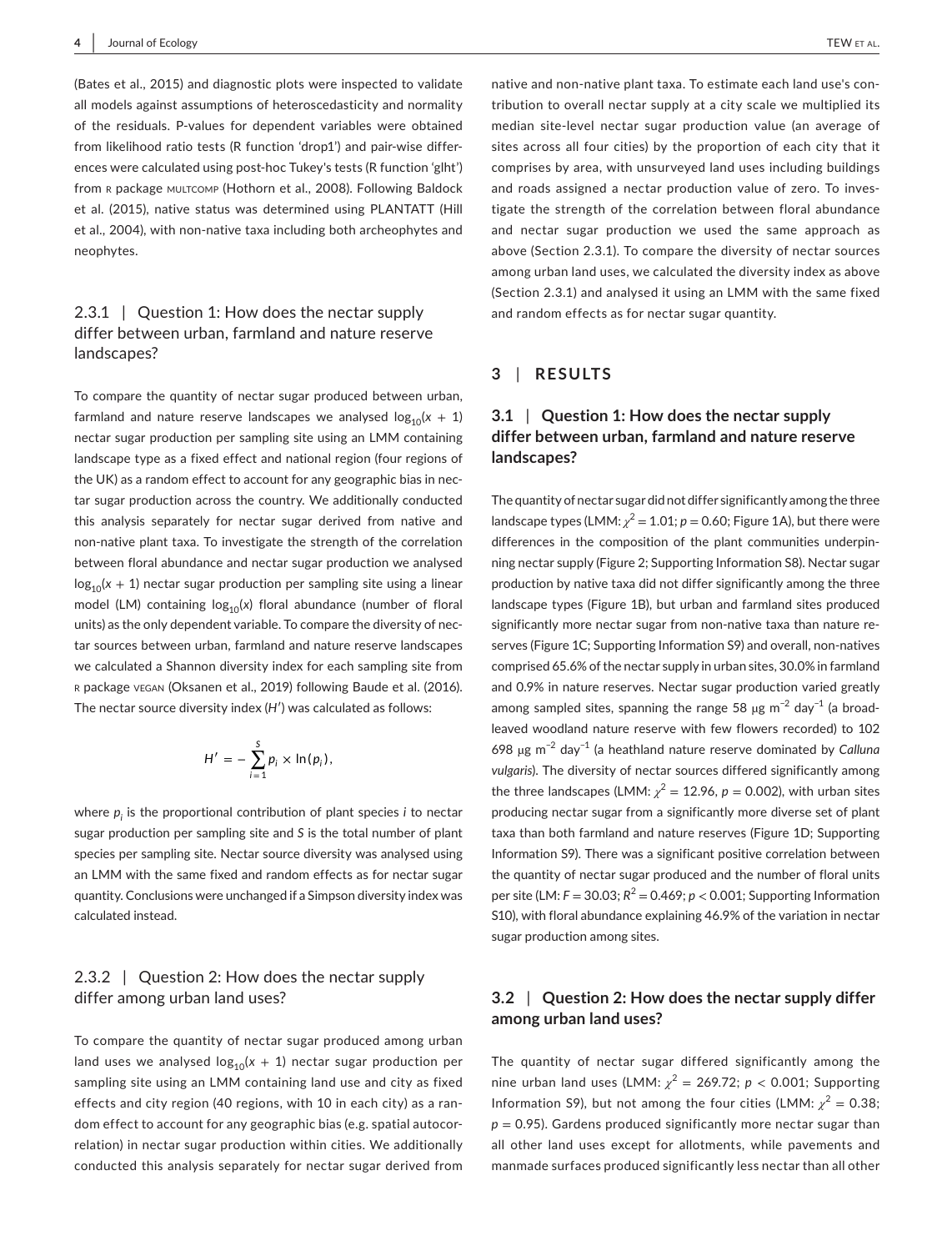

**FIGURE 2** Pie charts of the contribution of flowering plant taxa to total nectar supply in urban, farmland and nature reserve landscapes. The eight taxa with the greatest contribution are shown and all other taxa are labelled as 'Others'. The native status of each taxon is indicated by the letter 'N' (native) or 'A' (non-native alien) in parentheses. Although Calluna vulgaris contributed 73% of all nectar sugar in nature reserves, 96% of its production was in a single heathland site, making generalisations about its dominance in UK nature reserves unreliable

land uses (Figure 3A). Even manmade surfaces, the lowest productivity land use, contained some nectar-rich sites (Figure 3A), with flowering shrubs providing 'hotspots' of nectar supply. The high nectar supply in gardens and allotments was largely driven by nonnative plants; nectar sugar production by native taxa did not differ significantly among any of the top seven land uses (Figure 3B), while gardens and allotments produced significantly more nectar sugar from non-native taxa than all other land uses (Figure 3C).

Overall, non-natives comprised 69.9% of the nectar supply in allotments and 82.9% in gardens, compared with 3.8% and 4.7% in parks and other greenspaces, respectively. The principal plant taxa contributing to nectar supply in each land use are listed in Supporting Information S11. At a city scale, gardens produced 81.1%–87.6% of all nectar sugar (mean of 85.0% across the four cities), due to their high nectar sugar production per unit area and large area within cities (Table 1). The diversity of nectar sources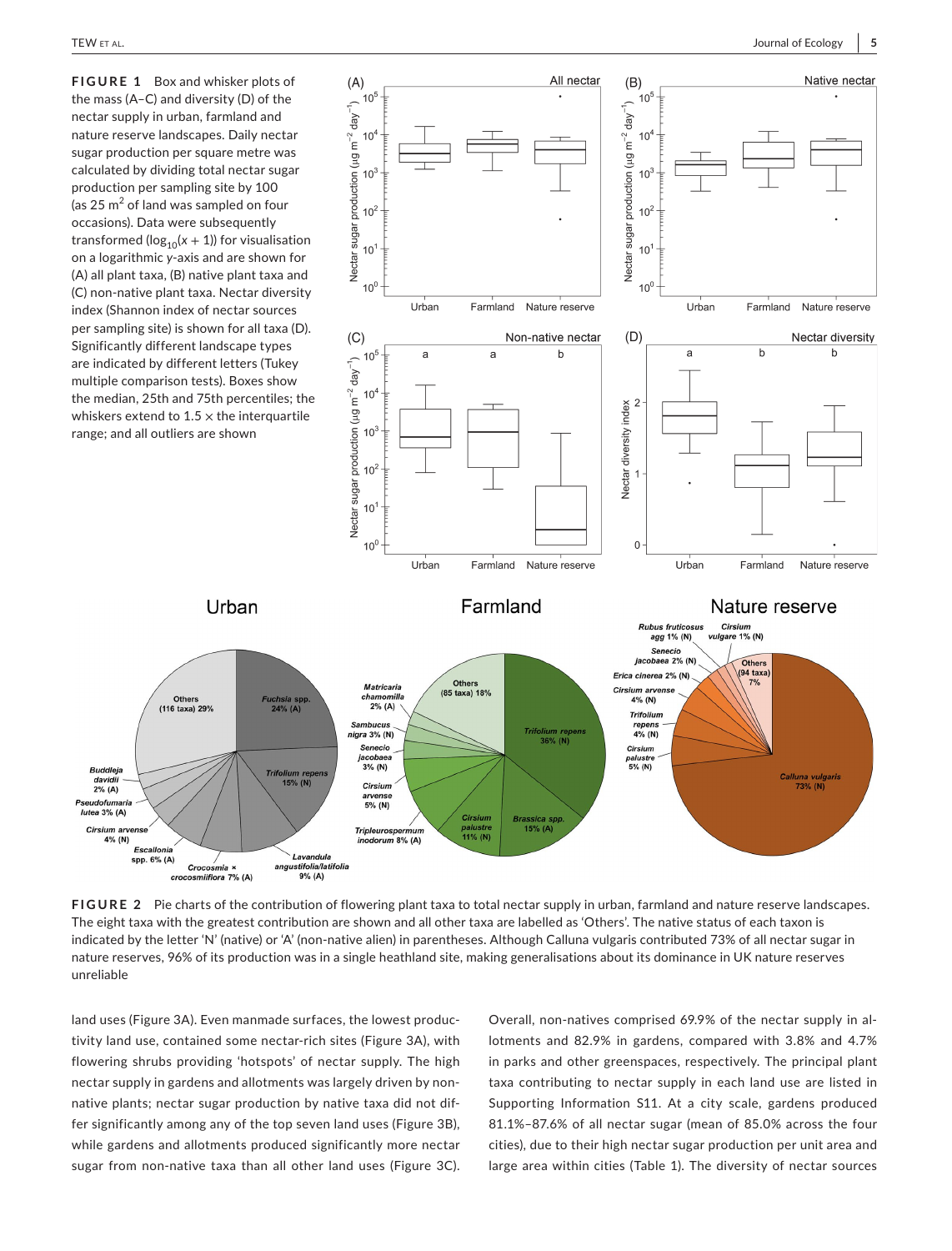

**FIGURE 3** Box and whisker plots of the mass (A–C) and diversity (D) of the nectar supply in nine urban land uses. Daily nectar sugar production per square metre was calculated by dividing total nectar sugar production per sampling site by 75 (as 25 m $^2$  of land was sampled on three occasions). Data were subsequently transformed (log<sub>10</sub>(x + 1)) for visualisation on a logarithmic *y*-axis and are shown for (A) all plant taxa, (B) native plant taxa and (C) non-native plant taxa. Nectar diversity index (Shannon index of nectar sources per sampling site) is shown for all taxa (D). Significantly different landscape types are indicated by different letters (Tukey multiple comparison tests). Boxes show the median, 25th and 75th percentiles; the whiskers extend to  $1.5 \times$  the interquartile range; and all outliers are shown

| Land use         | Nectar sugar production<br>$(\mu g \, m^{-2} \, day^{-1})$ | Percentage of city<br>area (%) | Percentage of<br>city nectar (%) |
|------------------|------------------------------------------------------------|--------------------------------|----------------------------------|
| Garden           | 8,988 (6,878-17,785)                                       | 28.8 (24.2-35.5)               | 85.0 (81.1-87.6)                 |
| Allotment        | 7,392 (3,849-11,997)                                       | $0.7(0.2 - 1.0)$               | $1.5(0.6 - 2.1)$                 |
| Park             | 2,235 (784-4,147)                                          | $4.9(3.1 - 5.8)$               | $3.6(2.4 - 4.7)$                 |
| Nature reserve   | 1,633 (631-3,944)                                          | $1.8(0.08 - 3.8)$              | $1.0(0.4 - 2.3)$                 |
| Verge            | 1,473 (729-3,498)                                          | $1.8(1.2 - 2.2)$               | $0.9(0.7-1.1)$                   |
| Cemetery         | 1,248 (722-2,845)                                          | $0.8(0.5-0.9)$                 | $0.3(0.2 - 0.4)$                 |
| Other greenspace | 960 (315-2,735)                                            | 22.5 (18.8-28.0)               | $7.3(5.0-10.0)$                  |
| Pavement         | 182 (13-675)                                               | $4.3(3.8 - 5.0)$               | $0.3(0.2 - 0.3)$                 |
| Manmade surface  | $0(0-31)$                                                  | $8.2(6.4 - 10.3)$              | $0.0(0.0-0.0)$                   |

**TABLE 1** A comparison of urban land uses showing nectar sugar production (median and interquartile range across all sites), the percentage of city area that each land use comprises (mean and range among the four cities, from Baldock et al., 2019) and the percentage of nectar production at a city scale that each land use contributes (mean and range among the four cities). Unsurveyed land uses including buildings and roads are not included in this table and were assigned a nectar production value of zero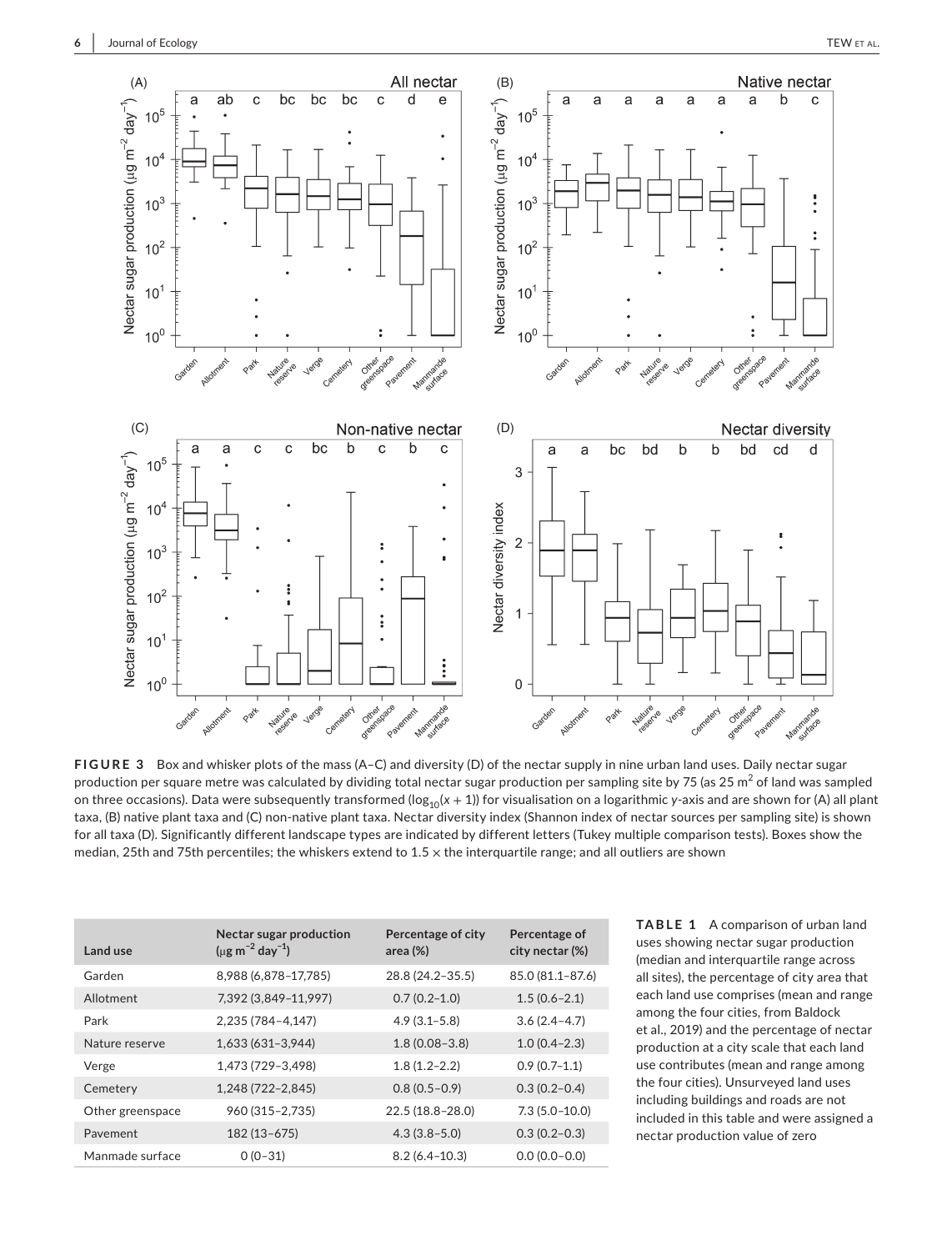differed significantly among the nine land uses (LMM:  $\chi^2$  = 202.97; *p* < 0.001; Supporting Information S9) and the four cities (LMM:  $\chi^2$  = 18.73; *p* < 0.001; Supporting Information S9), with gardens and allotments producing nectar sugar from a significantly more diverse set of plant taxa than all other land uses (Figure 3D). There was a significant positive correlation between the quantity of nectar sugar produced and the number of floral units per site (LM:  $F = 563.99$ ;  $R^2 = 0.634$ ;  $p < 0.001$ ; Supporting Information S10), with floral abundance explaining 63.4% of the variation in nectar sugar production among sites.

## **4** | **DISCUSSION**

We found no significant difference in the magnitude of nectar sugar production in urban, farmland and nature reserve landscapes. Urban sites had the highest nectar diversity index, providing nectar sugar from a significantly more diverse set of plant taxa than the other two landscape types. Within urban landscapes, both the magnitude and diversity of the nectar supply differed significantly among land uses. Gardens produced the most nectar sugar per unit area and provide an estimated 81%–88% of nectar at the city scale. The nectar supplies in gardens and allotments were more diverse than all other land uses and were primarily contributed by non-native species. Support for using flower counts as a proxy for floral resource production was mixed: although floral abundance was significantly correlated with nectar sugar production, a large proportion of the variation remained unexplained. In what follows, we first consider the limitations of our approach and then discuss our results in the context of pollinator conservation.

## **4.1** | **Limitations**

There are three main limitations to our work. First, the food resource requirements of insect pollinators are more varied than nectar sugar alone. Some pollinators consume pollen as adults (e.g. beetles, hoverflies) and larval diets can include pollen (e.g. bees), other living plant material (e.g. butterflies and moths, hoverflies), other insects (e.g. hoverflies, wasps) and decaying organic matter (e.g. beetles, hoverflies, non-syrphid Diptera; Ball & Morris, 2015; Vaudo et al., 2015; Wäckers et al., 2007). Nectar consumption itself is constrained by compatible morphology between plant and insect, with flower shape an important predictor of visitation among insect species (Stang et al., 2006). Although total nectar sugar is a simplistic measure of food resource availability for insect pollinators, nectar is the main energy source in the diets of adult pollinators and provides a common currency through which to compare the floral resource value of habitats (Baude et al., 2016). Second, quantifying the nectar resources provided by 536 plant taxa required some assumptions and simplifications. A single taxon with a history of cultivation can have many different varieties. For example, the *Dahlia* genus is represented by some 20,000 cultivars (Brickell, 2016). In our study, each taxon derives its nectar production value from one or a few sampled varieties. This is a necessary pragmatic simplification and we found that differences in nectar sugar production between taxa were much greater than between members of the same taxon (which were often different varieties) sampled in two locations (Supporting Information S5). Finally, Baldock et al. (2015, 2019) sampled floral abundance up to a height of 2 m and flowers on trees, shrubs or climbers above this were not recorded. It is possible that flowers on plants more than 2 m in height could produce a significant proportion of the overall nectar on some transects (Somme et al., 2016), but such plants are distributed sporadically, so recording them would require a different sampling method to that used by Baldock et al. (2015, 2019), which allowed for more representative comparisons among landscape and land use types.

#### **4.2** | **Implications for pollinator conservation**

We did not find clear evidence that urban areas act as resourcerich refuges for insect pollinators within agriculturally dominated rural landscapes, as other authors have suggested (Hall et al., 2017; Samuelson et al., 2018). However, towns and cities contain land uses that are both higher (e.g. gardens and allotments) and lower (e.g. pavements and manmade surfaces) in nectar sugar production than is typical across rural landscapes. Our study reveals the overwhelming importance of residential gardens in providing nectar resources at a city scale. Because they produce the most nectar sugar per unit area and cover the greatest area of any urban land use (24%–36% of cities), gardens supply the vast majority (81%–88%) of nectar sugar produced in cities. Although the magnitude of the nectar supply in urban areas was not greater than in rural landscapes, urban nectar sugar is supplied by a more diverse plant community and not dominated by a small number of taxa, as is common in the countryside (Baude et al., 2016; Timberlake et al., 2019). A diverse array of nectar sources is likely to provide both nutritional diversity of floral rewards and morphological diversity of flowers, which are important determinants of the richness of the pollinator community that can be supported (Stang et al., 2006; Vaudo et al., 2015; Woodard & Jha, 2017). Insect pollinators capable of long-distance foraging (e.g. bumblebees) may be able to visit a combination of urban, farmland and semi-natural areas (such as nature reserves) from their nest site (Goulson et al., 2010; Osborne et al., 2008). If they are sufficiently close, urban areas have the potential to increase the diversity of floral resources in agriculturally dominated landscapes, but there remains a need to understand the extent to which different habitats complement each other by providing different floral resources.

All three sampled landscapes are complex and diverse, making broad-scale comparisons of their floral resources difficult from a relatively small area covered by quadrats, especially given the extreme variability seen in nectar production among different sites. Our comparison of the three landscapes, while large scale, is a relatively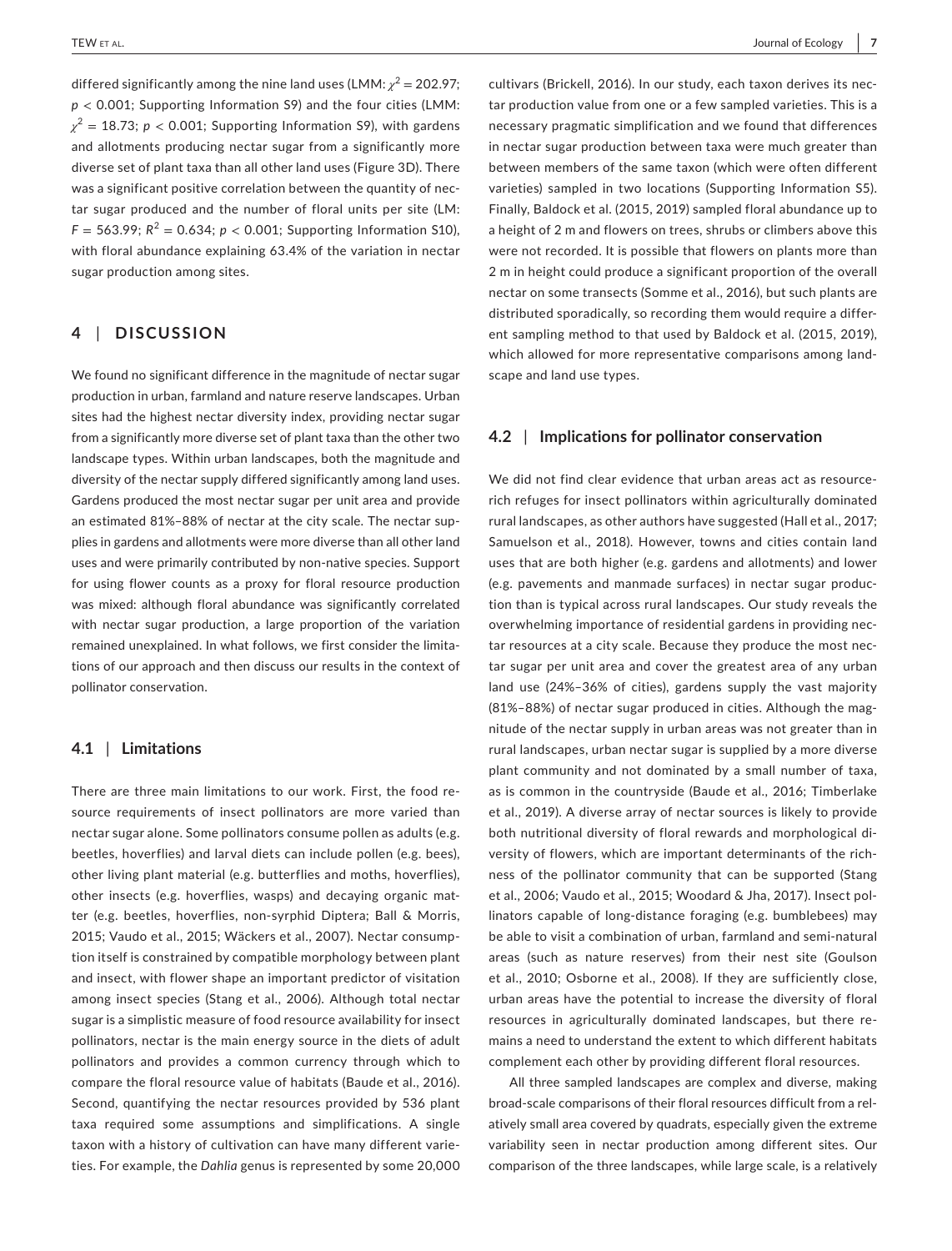broad-brush approach. In reality, urban landscapes are highly heterogeneous mosaics of different anthropogenic land uses (Baldock et al., 2019; Grimm et al., 2008), as we have discussed; farmland varies with respect to farm type and the degree of management intensity (e.g. arable vs. livestock; high vs. low intensity); and nature reserves are areas with protected status, but are not necessarily managed primarily for pollinators, and can comprise different habitats (e.g. grassland, broad-leaved woodland or heathland). While our study is a robust comparison of the three landscape types, further research into the habitats and land uses within each landscape will enable more specific comparisons to be made.

Research on pollinators in urban landscapes often attempts to explain their abundance or diversity at each sampling site with reference to the extent of nearby green spaces (e.g. Banaszak-Cibicka & Żmihorski, 2012; Sivakoff et al., 2018) or a measure of its reverse, the cover of impervious surfaces (e.g. Ahrné et al., 2009; Fortel et al., 2014). Although floral resources (or its proxy floral abundance) are sometimes measured, this is generally done at a local scale (e.g. Guenat et al., 2019; Theodorou et al., 2017). However, here we show that not all green spaces are alike with respect to their nectar supply: for example, based on median values per unit area, gardens produce four times as much nectar sugar as parks, and allotments six times as much as cemeteries (Table 1). Future studies should consider the quantity of floral resources around pollinator sampling sites in urban areas, rather than proxy variables such as green space extent and impervious surface cover, as it is floral resources which are likely to directly regulate pollinator populations (Roulston & Goodell, 2011). The nectar sugar production values of UK urban land uses, listed here (Table 1), represent a useful asset for researchers aiming to quantify floral resources in urban landscapes.

The high nectar sugar production in gardens and allotments was largely driven by species that are not native to the UK. Although nonnative plants are often regarded as less valuable to wildlife than their native counterparts, many such as *Borago officinalis*, *Lavandula* spp. and *Nepeta* spp., are frequently visited by UK pollinators (Baldock et al., 2019; Garbuzov & Ratnieks, 2014; Rollings & Goulson, 2019). Temperate pollination systems tend to be fairly generalised in nature (Memmott, 1999; Waser et al., 1996), thus most flowering plants are visited by broad taxonomic groups of insects (e.g. bees, butterflies or hoverflies), rather than only a few specialist species. Consequently, a non-native plant that evolved in its natural range to attract a group of pollinators also found in the UK is likely to be visited by UK pollinators despite its origin (e.g. *Mahonia japonica* is native to Asia but attracts bumblebees in the UK; Stelzer et al., 2010). Furthermore, given the UK shares pollinator species with continental Europe, interactions between non-native plants of European origin and pollinators in the UK often represent a renewal of associations that have occurred before in evolutionary history (e.g. *Anthidium manicatum* and *Stachys byzantina*; Gallagher & Lucky, 2020). Even exotic plants that have evolved for visitation by pollinators absent from the UK can be important sources of food for UK pollinators. For example, *Fuchsia* species are commonly pollinated by hummingbirds in the Americas (González et al., 2018),

but provide nectar for bumblebees, honeybees and social wasps in UK gardens (N. Tew, pers. obs.). Thus, there is no intrinsic reason to assume non-native plant species are less valuable to most flower-feeding insects than their native counterparts (Garbuzov & Ratnieks, 2014; Majewska & Altizer, 2018; Matteson & Langellotto, 2011), although their prevalence in urban areas could drive changes in pollinator community composition (Seitz et al., 2020; Urbanowicz et al., 2020; Wenzel et al., 2020) and further research into nectar chemistry is needed to establish whether non-natives provide nectar of comparable nutritional quality (Tiedeken et al., 2017; Vaudo et al., 2015).

Urban landscapes contain land uses which differ markedly in both form and function (Dennis et al., 2018; Grimm et al., 2008) and consequently management strategies for conserving pollinators vary among land uses. In land uses that are largely paved and typically of very low nectar value, flowering shrubs can be incorporated to provide long-lived 'hotspots' of nectar in a relatively small space. In pavements and manmade surfaces (including car parks) we found that the non-native shrubs *Berberis* spp., *Buddleja davidi* and *Ceanothus* spp. are responsible for positive outliers in nectar sugar production among city regions (Supporting Information S11). At the other end of the spectrum, gardens and allotments produce a rich and diverse nectar supply, so ensuring these land uses are retained within existing urban landscapes and integrated into new developments is a priority in urban pollinator conservation. Land uses typically covered with short-mown grass, especially parks and other greenspaces (including amenity grassland), have an intermediate value of nectar sugar production. Here, altering the frequency and timing of mowing affects floral abundance (Garbuzov et al., 2015; Johansen et al., 2019; Lerman et al., 2018) and hence nectar sugar production, mediated largely by the three native plants *Trifolium repens, Taraxacum* agg. and *Bellis perennis,* which together provide 74%– 80% of the nectar in these land uses (Supporting Information S11). In addition, small patches of sown wildflowers can be incorporated into public greenspace to boost nectar supply, with native perennial mixes potentially providing 16 times as much nectar sugar per unit areas as parks and 37 times as much as other greenspaces (Hicks et al., 2016).

## **5** | **CONCLUSIONS**

Our results show that, per unit area, the nectar supply in UK towns and cities is comparable in magnitude to farmland and nature reserves, but differs in composition. Urban nectar is supplied by a diverse community of flowering plants, heavily comprised of nonnative species. Residential gardens are the key land use underpinning nectar sugar production within urban landscapes, providing both an abundance and diversity of floral resources. By quantifying the nectar supply, rather than relying on proxy variables such as flower abundance, researchers can provide a more ecologically relevant description of the resource value of habitats and landscapes to foraging pollinators and develop evidence-based recommendations for their conservation.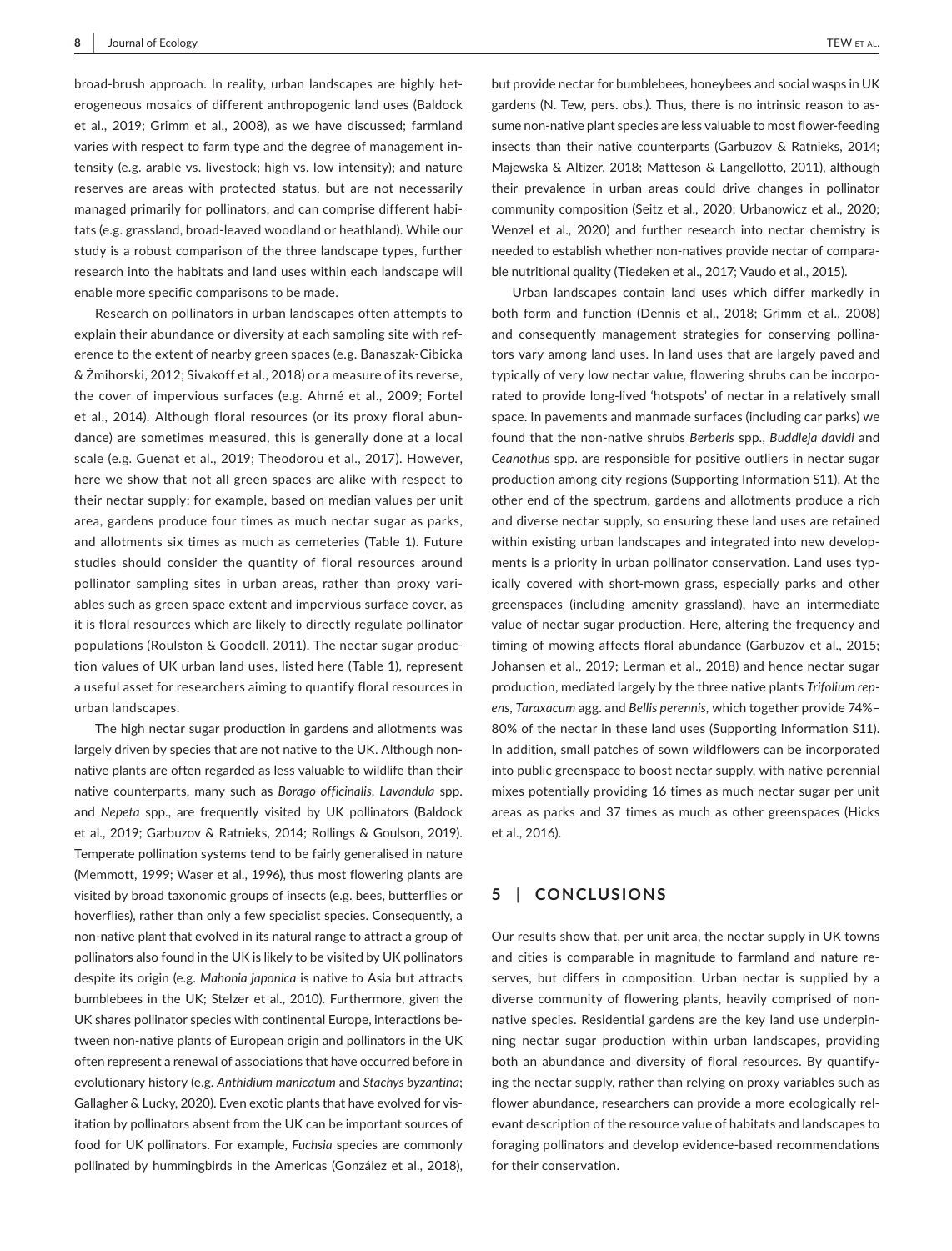## **ACKNOWLEDGEMENTS**

This work was supported by the Natural Environment Research Council through the NERC GW4 + Doctoral Training Partnership (NE/L002434/1) and by a grant from the Royal Horticultural Society for the field work. We thank field assistant Joanne Morten, all the landowners who gave permission for us to sample, Mathilde Baude for methodological advice and data sharing, and everyone involved in collecting data for the Urban Pollinators Project.

## **AUTHORS' CONTRIBUTIONS**

N.E.T., J.M. and K.C.R.B. conceived the ideas and designed the methodology; N.E.T. collected the data; N.E.T., I.P.V. and K.C.R.B. analysed the data; N.E.T., J.M. and K.C.R.B. led the writing of the manuscript, with I.P.V., S.B., G.N.S. and S.G.P. contributing critically to the drafts; J.M., I.P.V., S.B. and K.C.R.B. acquired funding. All authors gave final approval for publication.

#### **PEER REVIEW**

The peer review history for this article is available at [https://publons.](https://publons.com/publon/10.1111/1365-2745.13598) [com/publon/10.1111/1365-2745.13598.](https://publons.com/publon/10.1111/1365-2745.13598)

## **DATA AVAILABILITY STATEMENT**

Data available from the Dryad Digital Repository [https://doi.org/](https://doi.org/10.5061/dryad.41ns1rncm) [10.5061/dryad.41ns1rncm](https://doi.org/10.5061/dryad.41ns1rncm) (Tew et al., 2021a) and [https://doi.org/](https://doi.org/10.5061/dryad.sf7m0cg59) [10.5061/dryad.sf7m0cg59](https://doi.org/10.5061/dryad.sf7m0cg59) (Tew et al., 2021b).

#### **ORCID**

*Nicholas E. Te[w](https://orcid.org/0000-0002-7263-3822)* <https://orcid.org/0000-0003-3714-1440> *Ian P. Vaughan* <https://orcid.org/0000-0002-7263-3822> *Graham N. Sto[ne](https://orcid.org/0000-0002-2045-980X)* <https://orcid.org/0000-0002-2737-696X> *Simon G. Potts* <https://orcid.org/0000-0002-2045-980X> Katherine C. R. Baldock **<https://orcid.org/0000-0001-6849-8747>** 

#### **REFERENCES**

- Ahrné, K., Bengtsson, J., & Elmqvist, T. (2009). Bumble Bees (Bombus spp) along a Gradient of Increasing Urbanization. *PLoS ONE*, *4*, e5574. <https://doi.org/10.1371/journal.pone.0005574>
- Baldock, K. C. (2020). Opportunities and threats for pollinator conservation in global towns and cities. *Current Opinion in Insect Science*, *38*, 63–71. <https://doi.org/10.1016/j.cois.2020.01.006>
- Baldock, K. C. R., Goddard, M. A., Hicks, D. M., Kunin, W. E., Mitschunas, N., Morse, H., Osgathorpe, L. M., Potts, S. G., Robertson, K. M., Scott, A. V., Staniczenko, P. P. A., Stone, G. N., Vaughan, I. P., & Memmott, J. (2019). A systems approach reveals urban pollinator hotspots and conservation opportunities. *Nature Ecology & Evolution*, *1*. [https://doi.](https://doi.org/10.1038/s41559-018-0769-y) [org/10.1038/s41559-018-0769-y](https://doi.org/10.1038/s41559-018-0769-y)
- Baldock, K. C. R., Goddard, M. A., Hicks, D. M., Kunin, W. E., Mitschunas, N., Osgathorpe, L. M., Potts, S. G., Robertson, K. M., Scott, A. V., Stone, G. N., Vaughan, I. P., & Memmott, J. (2015). Where is the UK's pollinator biodiversity? The importance of urban areas for flowervisiting insects. *Proceedings of the Royal Society B: Biological Sciences*, *282*, 20142849.<https://doi.org/10.1098/rspb.2014.2849>
- Ball, S., & Morris, R. (2015). *Britain's hoverflies: A field guide* (2nd ed.). Princeton University Press.
- Banaszak-Cibicka, W., & Żmihorski, M. (2012). Wild bees along an urban gradient: Winners and losers. *Journal of Insect Conservation*, *16*, 331– 343.<https://doi.org/10.1007/s10841-011-9419-2>
- Bates, A. J., Sadler, J. P., Fairbrass, A. J., Falk, S. J., Hale, J. D., & Matthews, T. J. (2011). Changing bee and hoverfly pollinator assemblages along an urban-rural gradient. *PLoS ONE*, *6*, e23459. [https://doi.org/](https://doi.org/10.1371/journal.pone.0023459) [10.1371/journal.pone.0023459](https://doi.org/10.1371/journal.pone.0023459)
- Bates, D., Mächler, M., Bolker, B., & Walker, S. (2015). Fitting linear mixed-effects models using lme4. *Journal of Statistical Software*, *67*. <https://doi.org/10.18637/jss.v067.i01>
- Baude, M., Kunin, W. E., Boatman, N. D., Conyers, S., Davies, N., Gillespie, M. A. K., Morton, R. D., Smart, S. M., & Memmott, J. (2016). Historical nectar assessment reveals the fall and rise of floral resources in Britain. *Nature*, *530*, 85–88. <https://doi.org/10.1038/nature16532>
- Brickell, C. (2016). *RHS A-Z encyclopedia of garden plants* (4th ed.). Dorling Kindersley.
- Carvell, C., Roy, D. B., Smart, S. M., Pywell, R. F., Preston, C. D., & Goulson, D. (2006). Declines in forage availability for bumblebees at a national scale. *Biological Conservation*, *132*, 481–489. [https://doi.](https://doi.org/10.1016/j.biocon.2006.05.008) [org/10.1016/j.biocon.2006.05.008](https://doi.org/10.1016/j.biocon.2006.05.008)
- Chace, J. F., & Walsh, J. J. (2006). Urban effects on native avifauna: A review. *Landscape and Urban Planning*, *74*, 46–69. [https://doi.](https://doi.org/10.1016/j.landurbplan.2004.08.007) [org/10.1016/j.landurbplan.2004.08.007](https://doi.org/10.1016/j.landurbplan.2004.08.007)
- Corbet, S. A., Bee, J., Dasmahapatra, K., Gale, S., Gorringe, E., La Ferla, B., Moorhouse, T., Trevail, A., Van Bergen, Y., & Vorontsova, M. (2001). Native or exotic? Double or single? Evaluating plants for pollinator-friendly gardens. *Annals of Botany*, *87*, 219–232. [https://](https://doi.org/10.1006/anbo.2000.1322) [doi.org/10.1006/anbo.2000.1322](https://doi.org/10.1006/anbo.2000.1322)
- Dennis, M., Barlow, D., Cavan, G., Cook, P. A., Gilchrist, A., Handley, J., James, P., Thompson, J., Tzoulas, K., Wheater, C. P., & Lindley, S. (2018). Mapping urban green infrastructure: A novel landscapebased approach to incorporating land use and land cover in the mapping of human-dominated systems. *Land*, *7*, 17. [https://doi.org/](https://doi.org/10.3390/land7010017) [10.3390/land7010017](https://doi.org/10.3390/land7010017)
- Flo, V., Bosch, J., Arnan, X., Primante, C., González, A. M. M., Barril-Graells, H., & Rodrigo, A. (2018). Yearly fluctuations of flower landscape in a Mediterranean scrubland: Consequences for floral resource availability. *PLoS ONE*, *13*, e0191268. [https://doi.org/10.1371/journal.](https://doi.org/10.1371/journal.pone.0191268) [pone.0191268](https://doi.org/10.1371/journal.pone.0191268)
- Fortel, L., Henry, M., Guilbaud, L., Guirao, A. L., Kuhlmann, M., Mouret, H., Rollin, O., & Vaissière, B. E. (2014). Decreasing abundance, increasing diversity and changing structure of the wild bee community (Hymenoptera: Anthophila) along an urbanization gradient. *PLoS ONE*, *9*, e104679.<https://doi.org/10.1371/journal.pone.0104679>
- Gallagher, S., & Lucky, A. (2020). European wool carder bee, wool carder bee *Anthidium manicatum* (Insecta: Hymenoptera: Megachilidae). *EDIS*, *2020*(2), <https://doi.org/10.32473/edis-in1724-2019>
- Garbuzov, M., Fensome, K. A., & Ratnieks, F. L. W. (2015). Public approval plus more wildlife: Twin benefits of reduced mowing of amenity grass in a suburban public park in Saltdean, UK. *Insect Conservation and Diversity*, *8*, 107–119. <https://doi.org/10.1111/icad.12085>
- Garbuzov, M., & Ratnieks, F. L. W. (2014). Quantifying variation among garden plants in attractiveness to bees and other flowervisiting insects. *Functional Ecology*, *28*, 364–374. [https://doi.org/](https://doi.org/10.1111/1365-2435.12178) [10.1111/1365-2435.12178](https://doi.org/10.1111/1365-2435.12178)
- González, C., Alvarez-Baños, A., & Cuevas, E. (2018). Floral biology and pollination mechanisms of four Mexico-endemic Fuchsia species with contrasting reproductive systems. *Journal of Plant Ecology*, *11*, 123–135.<https://doi.org/10.1093/jpe/rtw118>
- Goulson, D., Hughes, W., Derwent, L., & Stout, J. (2002). Colony growth of the bumblebee, *Bombus terrestris*, in improved and conventional agricultural and suburban habitats. *Oecologia*, *130*, 267–273. [https://](https://doi.org/10.1007/s004420100803) [doi.org/10.1007/s004420100803](https://doi.org/10.1007/s004420100803)
- Goulson, D., Lepais, O., O'Connor, S., Osborne, J. L., Sanderson, R. A., Cussans, J., Goffe, L., & Darvill, B. (2010). Effects of land use at a landscape scale on bumblebee nest density and survival. *Journal of Applied Ecology*, *47*, 1207–1215. [https://doi.org/10.1111/j.1365-2664.2010.](https://doi.org/10.1111/j.1365-2664.2010.01872.x) [01872.x](https://doi.org/10.1111/j.1365-2664.2010.01872.x)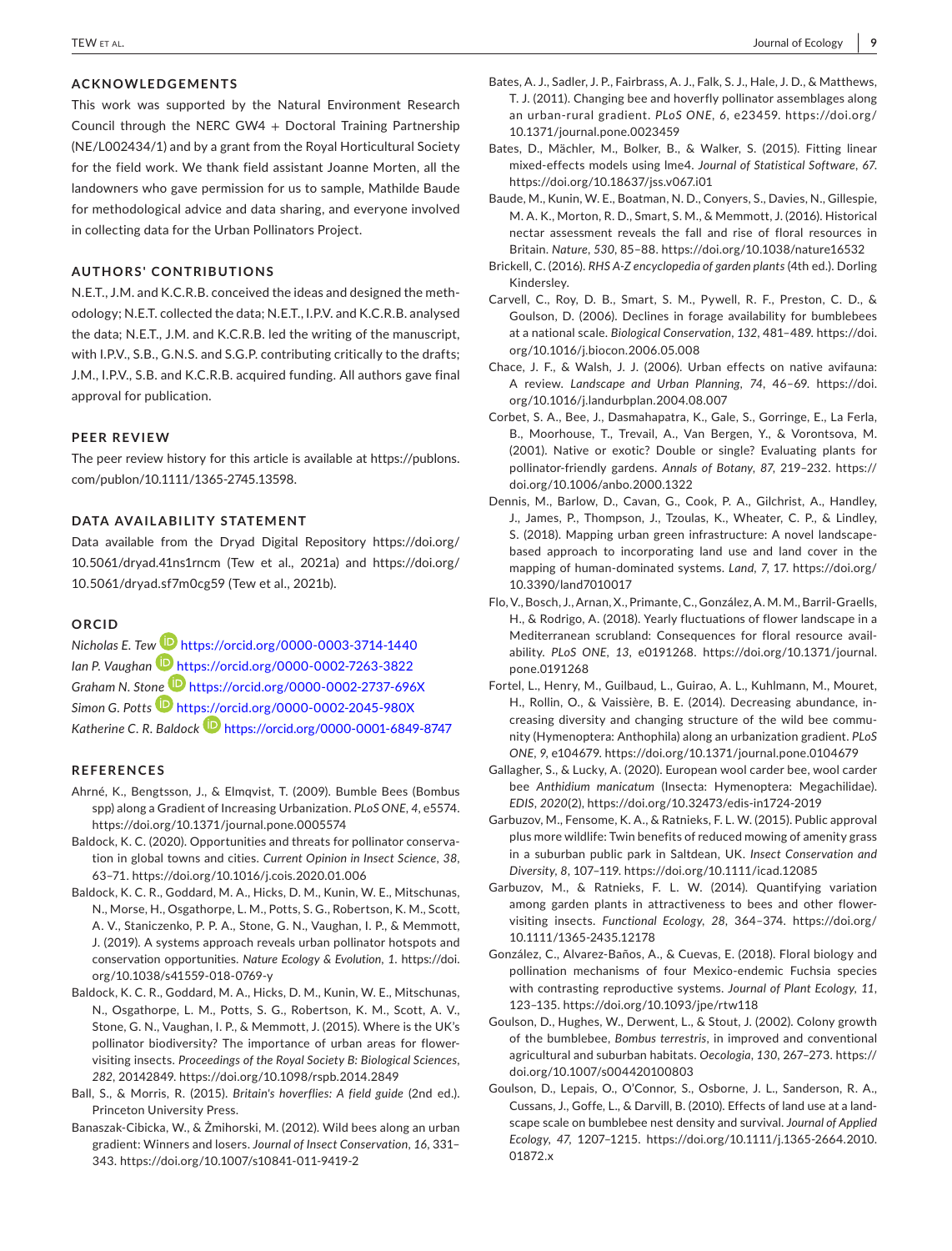- Goulson, D., Nicholls, E., Botías, C., & Rotheray, E. L. (2015). Bee declines driven by combined stress from parasites, pesticides, and lack of flowers. *Science*, *347*, 1255957.<https://doi.org/10.1126/science.1255957>
- Grimm, N. B., Faeth, S. H., Golubiewski, N. E., Redman, C. L., Wu, J., Bai, X., & Briggs, J. M. (2008). Global change and the ecology of cities. *Science*, *319*, 756–760.<https://doi.org/10.1126/science.1150195>
- Guenat, S., Kunin, W. E., Dougill, A. J., & Dallimer, M. (2019). Effects of urbanisation and management practices on pollinators in tropical Africa. *Journal of Applied Ecology*, *56*, 214–224. [https://doi.org/](https://doi.org/10.1111/1365-2664.13270) [10.1111/1365-2664.13270](https://doi.org/10.1111/1365-2664.13270)
- Hall, D. M., Camilo, G. R., Tonietto, R. K., Ollerton, J., Ahrné, K., Arduser, M., Ascher, J. S., Baldock, K. C. R., Fowler, R., Frankie, G., Goulson, D., Gunnarsson, B., Hanley, M. E., Jackson, J. I., Langellotto, G., Lowenstein, D., Minor, E. S., Philpott, S. M., Potts, S. G., … Threlfall, C. G. (2017). The city as a refuge for insect pollinators: Insect pollinators. *Conservation Biology*, *31*, 24–29.<https://doi.org/10.1111/cobi.12840>
- Hicks, D. M., Ouvrard, P., Baldock, K. C. R., Baude, M., Goddard, M. A., Kunin, W. E., Mitschunas, N., Memmott, J., Morse, H., Nikolitsi, M., Osgathorpe, L. M., Potts, S. G., Robertson, K. M., Scott, A. V., Sinclair, F., Westbury, D. B., & Stone, G. N. (2016). Food for pollinators: Quantifying the nectar and pollen resources of urban flower meadows. *PLoS ONE*, *11*, e0158117. [https://doi.org/10.1371/journal.](https://doi.org/10.1371/journal.pone.0158117) [pone.0158117](https://doi.org/10.1371/journal.pone.0158117)
- Hill, M. O., Preston, C. D., & Roy, D. B. (2004). *PLANTATT Attributes of British and Irish plants: Status, size, life history, geography and habitats*. Centre for Ecology & Hydrology. 73 pp.
- Hothorn, T., Bretz, F., & Westfall, P. (2008). Simultaneous inference in general parametric models. *Biometrical Journal*, *50*(3), 346–363. <https://doi.org/10.1002/bimj.200810425>
- Hülsmann, M., von Wehrden, H., Klein, A.-M., & Leonhardt, S. D. (2015). Plant diversity and composition compensate for negative effects of urbanization on foraging bumble bees. *Apidologie*, *46*, 760–770. <https://doi.org/10.1007/s13592-015-0366-x>
- Johansen, L., Westin, A., Wehn, S., Iuga, A., Ivascu, C. M., Kallioniemi, E., & Lennartsson, T. (2019). Traditional semi-natural grassland management with heterogeneous mowing times enhances flower resources for pollinators in agricultural landscapes. *Global Ecology and Conservation*, *18*, e00619. [https://doi.org/10.1016/j.gecco.2019.](https://doi.org/10.1016/j.gecco.2019.e00619) [e00619](https://doi.org/10.1016/j.gecco.2019.e00619)
- Klein, K.-M., Vaissière Bernard, E., Cane James, H., Ingolf, S.-D., Cunningham Saul, A., Claire, K., & Teja, T. (2007). Importance of pollinators in changing landscapes for world crops. *Proceedings of the Royal Society B: Biological Sciences*, *274*, 303–313. [https://doi.](https://doi.org/10.1098/rspb.2006.3721) [org/10.1098/rspb.2006.3721](https://doi.org/10.1098/rspb.2006.3721)
- Lagucki, E., Burdine, J. D., & McCluney, K. E. (2017). Urbanization alters communities of flying arthropods in parks and gardens of a mediumsized city. *PeerJ*, *5*, e3620. <https://doi.org/10.7717/peerj.3620>
- Lerman, S. B., Contosta, A. R., Milam, J., & Bang, C. (2018). To mow or to mow less: Lawn mowing frequency affects bee abundance and diversity in suburban yards. *Biological Conservation*, *221*, 160–174. [https://](https://doi.org/10.1016/j.biocon.2018.01.025) [doi.org/10.1016/j.biocon.2018.01.025](https://doi.org/10.1016/j.biocon.2018.01.025)
- Loram, A., Thompson, K., Warren, P. H., & Gaston, K. J. (2008). Urban domestic gardens (XII): The richness and composition of the flora in five UK cities. *Journal of Vegetation Science*, *19*, 321–330. [https://doi.](https://doi.org/10.3170/2008-8-18373) [org/10.3170/2008-8-18373](https://doi.org/10.3170/2008-8-18373)
- Lowenstein, D. M., Matteson, K. C., & Minor, E. S. (2018). Evaluating the dependence of urban pollinators on ornamental, non-native, and 'weedy' floral resources. *Urban Ecosystems*, [https://doi.org/10.1007/](https://doi.org/10.1007/s11252-018-0817-z) [s11252-018-0817-z](https://doi.org/10.1007/s11252-018-0817-z)
- Majewska, A., & Altizer, S. (2018). Planting gardens to support insect pollinators. *Conservation Biology*. <https://doi.org/10.1111/cobi.13271>
- Matteson, K. C., Grace, J. B., & Minor, E. S. (2013). Direct and indirect effects of land use on floral resources and flower-visiting insects across an urban landscape. *Oikos*, *122*, 682–694. [https://doi.](https://doi.org/10.1111/j.1600-0706.2012.20229.x) [org/10.1111/j.1600-0706.2012.20229.x](https://doi.org/10.1111/j.1600-0706.2012.20229.x)
- Matteson, K. C., & Langellotto, G. A. (2011). Small scale additions of native plants fail to increase beneficial insect richness in urban gardens. *Insect Conservation and Diversity*, *4*, 89–98. [https://doi.org/](https://doi.org/10.1111/j.1752-4598.2010.00103.x) [10.1111/j.1752-4598.2010.00103.x](https://doi.org/10.1111/j.1752-4598.2010.00103.x)
- McKinney, M. L. (2008). Effects of urbanization on species richness: A review of plants and animals. *Urban Ecosystems*, *11*, 161–176. [https://](https://doi.org/10.1007/s11252-007-0045-4) [doi.org/10.1007/s11252-007-0045-4](https://doi.org/10.1007/s11252-007-0045-4)
- Memmott, J. (1999). The structure of a plant-pollinator food web. *Ecology Letters*, *2*, 276–280.<https://doi.org/10.1046/j.1461-0248.1999.00087.x>
- Milano, N. J., Iverson, A. L., Nault, B. A., & McArt, S. H. (2019). Comparative survival and fitness of bumble bee colonies in natural, suburban, and agricultural landscapes. *Agriculture, Ecosystems & Environment*, *284*, 106594.<https://doi.org/10.1016/j.agee.2019.106594>
- Oksanen, J., Blanchet, F. G., Friendly, M., Kindt, R., Legendre, P., McGlinn, D., Minchin, P. R., O'Hara, R. B., Simpson, G. L., Solymos, P., Stevens, M. H. H., Szoecs, E., & Wagner, H. (2019). *vegan: Community ecology package*. R package version 2.5-6. Retrieved from [https://CRAN.](https://CRAN.R-project.org/package=vegan) [R-project.org/package](https://CRAN.R-project.org/package=vegan)=vegan
- Ollerton, J., Winfree, R., & Tarrant, S. (2011). How many flowering plants are pollinated by animals? *Oikos*, *120*, 321–326. [https://doi.](https://doi.org/10.1111/j.1600-0706.2010.18644.x) [org/10.1111/j.1600-0706.2010.18644.x](https://doi.org/10.1111/j.1600-0706.2010.18644.x)
- Osborne, J. L., Martin, A. P., Carreck, N. L., Swain, J. L., Knight, M. E., Goulson, D., Hale, R. J., & Sanderson, R. A. (2008). Bumblebee flight distances in relation to the forage landscape. *Journal of Animal Ecology*, *77*, 406–415. <https://doi.org/10.1111/j.1365-2656.2007.01333.x>
- R Core Team. (2018). *R: A language and environment for statistical computing*. R Foundation for Statistical Computing. Retrieved from [https://](https://www.R-project.org/) [www.R-project.org/](https://www.R-project.org/)
- Rollings, R., & Goulson, D. (2019). Quantifying the attractiveness of garden flowers for pollinators. *Journal of Insect Conservation*, *23*(5-6), 803–817.<https://doi.org/10.1007/s10841-019-00177-3>
- Roulston, T. H., & Goodell, K. (2011). The role of resources and risks in regulating wild bee populations. *Annual Review of Entomology*, *56*, 293–312. <https://doi.org/10.1146/annurev-ento-120709-144802>
- Samuelson, A. E., Gill, R. J., Brown, M. J. F., & Leadbeater, E. (2018). Lower bumblebee colony reproductive success in agricultural compared with urban environments. *Proceedings of the Royal Society B: Biological Sciences*, *285*, 20180807. <https://doi.org/10.1098/rspb.2018.0807>
- Seitz, N., vanEngelsdorp, D., & Leonhardt, S. D. (2020). Are native and non-native pollinator friendly plants equally valuable for native wild bee communities? *Ecology and Evolution*, *10*, 12838–12850. [https://](https://doi.org/10.1002/ece3.6826) [doi.org/10.1002/ece3.6826](https://doi.org/10.1002/ece3.6826)
- Seto, K. C., Güneralp, B., & Hutyra, L. R. (2012). Global forecasts of urban expansion to 2030 and direct impacts on biodiversity and carbon pools. *Proceedings of the National Academy of Sciences of the United States of America*, *109*, 16083–16088.<https://doi.org/10.1073/pnas.1211658109>
- Sivakoff, F. S., Prajzner, S. P., & Gardiner, M. M. (2018). Unique bee communities within vacant lots and urban farms result from variation in surrounding urbanization intensity. *Sustainability*, *10*, 1926. [https://](https://doi.org/10.3390/su10061926) [doi.org/10.3390/su10061926](https://doi.org/10.3390/su10061926)
- Somme, L., Moquet, L., Quinet, M., Vanderplanck, M., Michez, D., Lognay, G., & Jacquemart, A.-L. (2016). Food in a row: Urban trees offer valuable floral resources to pollinating insects. *Urban Ecosystems*, *19*, 1149–1161. <https://doi.org/10.1007/s11252-016-0555-z>
- Stang, M., Klinkhamer, P. G. L., & Meijden, E. V. D. (2006). Size constraints and flower abundance determine the number of interactions in a plant–flower visitor web. *Oikos*, *112*, 111–121. [https://doi.](https://doi.org/10.1111/j.0030-1299.2006.14199.x) [org/10.1111/j.0030-1299.2006.14199.x](https://doi.org/10.1111/j.0030-1299.2006.14199.x)
- Stelzer, R. J., Chittka, L., Carlton, M., & Ings, T. C. (2010). Winter active bumblebees (*Bombus terrestris*) achieve high foraging rates in Urban Britain. *PLoS ONE*, *5*,<https://doi.org/10.1371/journal.pone.0009559>
- Tew, N. E., Memmott, J., Vaughan, I. P., Bird, S., Stone, G. N., Potts, S. G., & Baldock, C. R. (2021a). Data from: Quantifying nectar production by flowering plants in urban and rural landscapes. *Dryad Digital Repository*, <https://doi.org/10.5061/dryad.41ns1rncm>